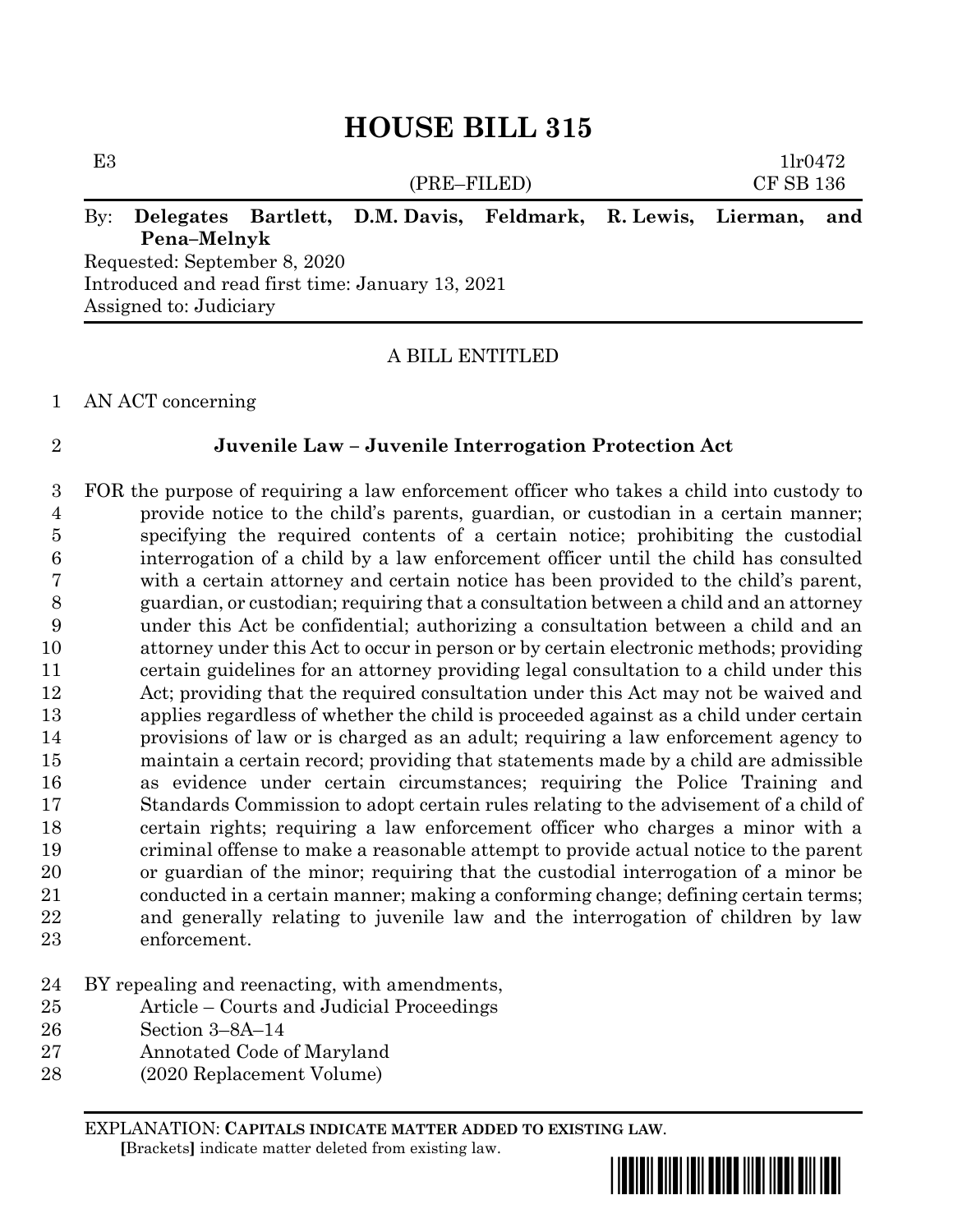| $\mathbf{1}$<br>$\sqrt{2}$ | BY adding to<br>Article – Courts and Judicial Proceedings                                                                                                                                                                                                                                       |     |                     |                                                                                                                                                                                                                                    |  |  |  |  |  |
|----------------------------|-------------------------------------------------------------------------------------------------------------------------------------------------------------------------------------------------------------------------------------------------------------------------------------------------|-----|---------------------|------------------------------------------------------------------------------------------------------------------------------------------------------------------------------------------------------------------------------------|--|--|--|--|--|
| 3                          |                                                                                                                                                                                                                                                                                                 |     | Section $3-8A-14.2$ |                                                                                                                                                                                                                                    |  |  |  |  |  |
| $\overline{4}$             |                                                                                                                                                                                                                                                                                                 |     |                     | Annotated Code of Maryland                                                                                                                                                                                                         |  |  |  |  |  |
| 5                          | (2020 Replacement Volume)                                                                                                                                                                                                                                                                       |     |                     |                                                                                                                                                                                                                                    |  |  |  |  |  |
| 6                          | BY repealing and reenacting, with amendments,                                                                                                                                                                                                                                                   |     |                     |                                                                                                                                                                                                                                    |  |  |  |  |  |
| 7                          | Article – Criminal Procedure                                                                                                                                                                                                                                                                    |     |                     |                                                                                                                                                                                                                                    |  |  |  |  |  |
| $8\,$                      | Section 2-108                                                                                                                                                                                                                                                                                   |     |                     |                                                                                                                                                                                                                                    |  |  |  |  |  |
| 9                          | Annotated Code of Maryland                                                                                                                                                                                                                                                                      |     |                     |                                                                                                                                                                                                                                    |  |  |  |  |  |
| 10                         | (2018 Replacement Volume and 2020 Supplement)                                                                                                                                                                                                                                                   |     |                     |                                                                                                                                                                                                                                    |  |  |  |  |  |
| 11                         | BY adding to                                                                                                                                                                                                                                                                                    |     |                     |                                                                                                                                                                                                                                    |  |  |  |  |  |
| 12                         | Article – Criminal Procedure                                                                                                                                                                                                                                                                    |     |                     |                                                                                                                                                                                                                                    |  |  |  |  |  |
| 13<br>14                   | Section 2-405                                                                                                                                                                                                                                                                                   |     |                     |                                                                                                                                                                                                                                    |  |  |  |  |  |
| 15                         | Annotated Code of Maryland<br>(2018 Replacement Volume and 2020 Supplement)                                                                                                                                                                                                                     |     |                     |                                                                                                                                                                                                                                    |  |  |  |  |  |
|                            |                                                                                                                                                                                                                                                                                                 |     |                     |                                                                                                                                                                                                                                    |  |  |  |  |  |
| 16                         | SECTION 1. BE IT ENACTED BY THE GENERAL ASSEMBLY OF MARYLAND,                                                                                                                                                                                                                                   |     |                     |                                                                                                                                                                                                                                    |  |  |  |  |  |
| 17                         |                                                                                                                                                                                                                                                                                                 |     |                     | That the Laws of Maryland read as follows:                                                                                                                                                                                         |  |  |  |  |  |
| 18                         | <b>Article - Courts and Judicial Proceedings</b>                                                                                                                                                                                                                                                |     |                     |                                                                                                                                                                                                                                    |  |  |  |  |  |
|                            |                                                                                                                                                                                                                                                                                                 |     |                     |                                                                                                                                                                                                                                    |  |  |  |  |  |
| 19                         | $3 - 8A - 14$ .                                                                                                                                                                                                                                                                                 |     |                     |                                                                                                                                                                                                                                    |  |  |  |  |  |
| 20<br>21                   | A child may be taken into custody under this subtitle by any of the following<br>(a)<br>methods:                                                                                                                                                                                                |     |                     |                                                                                                                                                                                                                                    |  |  |  |  |  |
| 22                         |                                                                                                                                                                                                                                                                                                 | (1) |                     | Pursuant to an order of the court;                                                                                                                                                                                                 |  |  |  |  |  |
| 23                         |                                                                                                                                                                                                                                                                                                 | (2) |                     | By a law enforcement officer pursuant to the law of arrest;                                                                                                                                                                        |  |  |  |  |  |
| 24<br>25<br>26<br>27       | By a law enforcement officer or other person authorized by the court if<br>(3)<br>the officer or other person has reasonable grounds to believe that the child is in immediate<br>danger from the child's surroundings and that the child's removal is necessary for the<br>child's protection; |     |                     |                                                                                                                                                                                                                                    |  |  |  |  |  |
| 28<br>29<br>30             |                                                                                                                                                                                                                                                                                                 | (4) |                     | By a law enforcement officer or other person authorized by the court if<br>the officer or other person has reasonable grounds to believe that the child has run away<br>from the child's parents, guardian, or legal custodian; or |  |  |  |  |  |
| 31                         |                                                                                                                                                                                                                                                                                                 | (5) |                     | In accordance with $\S 3$ –8A–14.1 of this subtitle.                                                                                                                                                                               |  |  |  |  |  |
| 32                         | (b)                                                                                                                                                                                                                                                                                             | (1) | (I)                 | If a law enforcement officer takes a child into custody, the officer                                                                                                                                                               |  |  |  |  |  |

 shall immediately notify, or cause to be notified, the child's parents, guardian, or custodian **IN A MANNER REASONABLY CALCULATED TO GIVE ACTUAL NOTICE** of the action.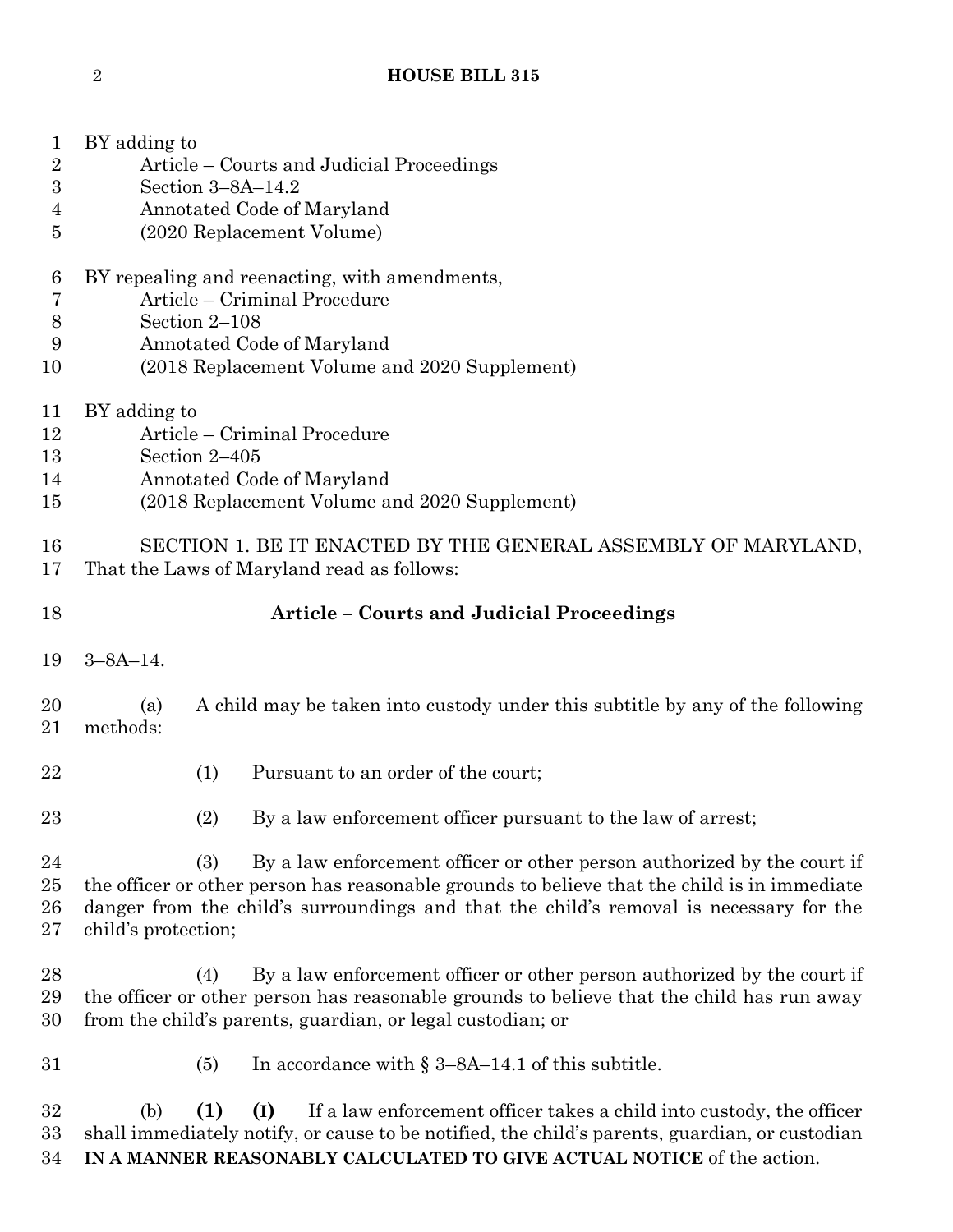**HOUSE BILL 315** 3

 **(II) THE NOTICE REQUIRED UNDER SUBPARAGRAPH (I) OF THIS PARAGRAPH SHALL: 1. INCLUDE THE CHILD'S LOCATION; 2. PROVIDE THE REASON FOR THE CHILD BEING TAKEN INTO CUSTODY; AND 3. INSTRUCT THE PARENT, GUARDIAN, OR CUSTODIAN ON HOW TO MAKE IMMEDIATE IN–PERSON CONTACT WITH THE CHILD. (2)** After making every reasonable effort to give **ACTUAL** notice **TO A CHILD'S PARENT, GUARDIAN, OR CUSTODIAN**, the law enforcement officer shall with all reasonable speed: **[**(1)**] (I)** Release the child to the child's parents, guardian, or custodian or to any other person designated by the court, upon their written promise to bring the child before the court when requested by the court, and such security for the child's appearance as the court may reasonably require, unless the child's placement in detention or shelter 15 care is permitted and appears required by  $\S 3-8A-15$  of this subtitle; or **[**(2)**] (II)** Deliver the child to the court or a place of detention or shelter care designated by the court. (c) If a parent, guardian, or custodian fails to bring the child before the court when requested, the court may **[**issue**]: (1) ISSUE** a writ of attachment directing that the child be taken into custody and brought before the court**[**. The court may proceed**]; AND (2) PROCEED** against the parent, guardian, or custodian for contempt. 23 (d) In addition to the requirements for reporting child abuse and neglect under § 5–704 of the Family Law Article, if a law enforcement officer has reason to believe that a 25 child who has been detained is a victim of sex trafficking, as defined in  $\S 5-701$  of the Family Law Article, the law enforcement officer shall notify any appropriate regional navigator, as defined in § 5–704.4 of the Family Law Article, for the jurisdiction where the child was taken into custody or where the child is a resident that the child is a suspected victim of sex trafficking. **(E) THE POLICE TRAINING AND STANDARDS COMMISSION SHALL ADOPT** 

 **RULES CONCERNING AGE–APPROPRIATE LANGUAGE TO BE USED TO ADVISE A CHILD WHO IS TAKEN INTO CUSTODY OF:**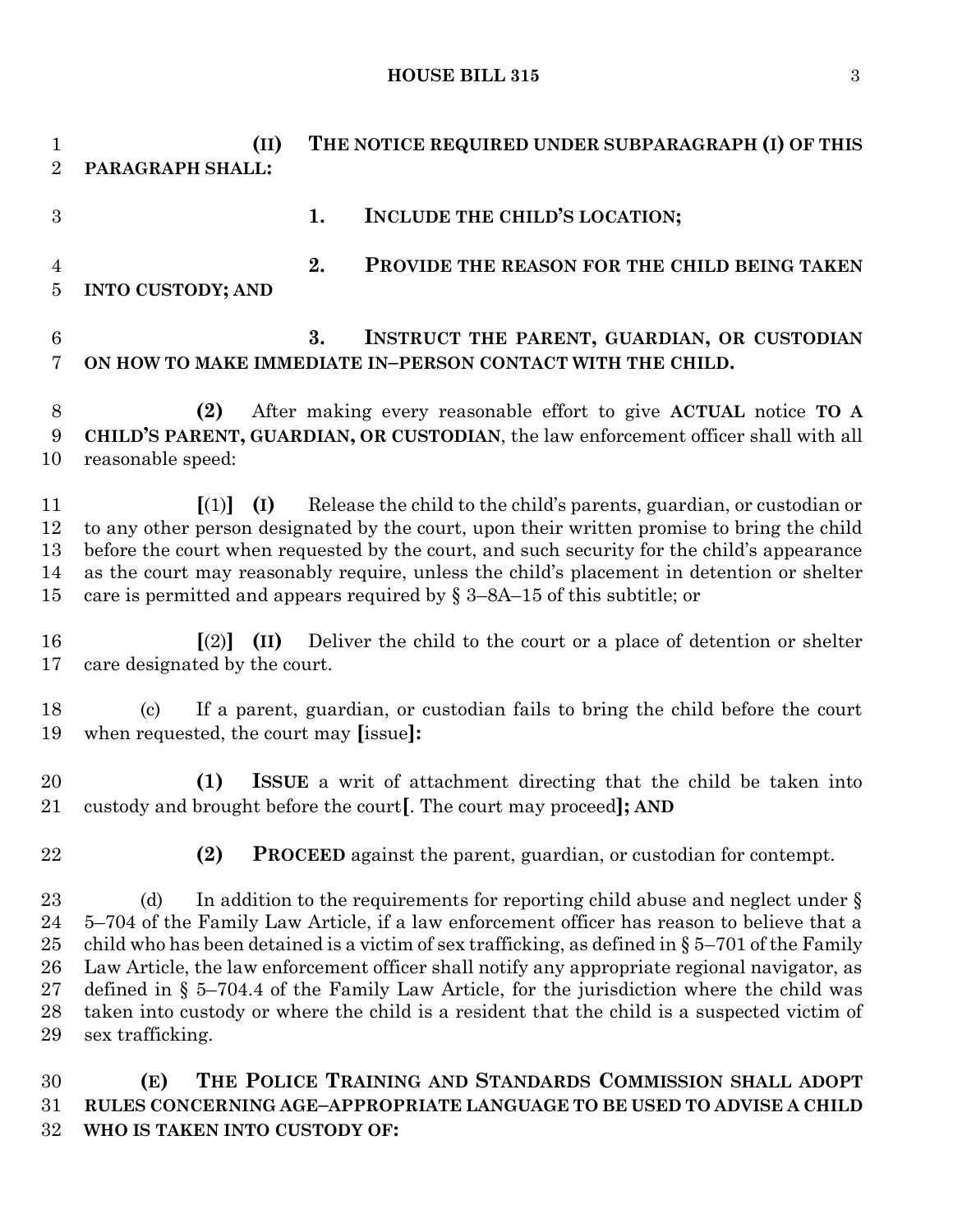|                      | $\overline{4}$                                                                                | <b>HOUSE BILL 315</b>                                                                                                                                                                                       |  |  |  |  |  |
|----------------------|-----------------------------------------------------------------------------------------------|-------------------------------------------------------------------------------------------------------------------------------------------------------------------------------------------------------------|--|--|--|--|--|
| $\mathbf{1}$         | (1)                                                                                           | THE CHILD'S RIGHTS, INCLUDING:                                                                                                                                                                              |  |  |  |  |  |
| $\overline{2}$       |                                                                                               | (I)<br>THE RIGHT TO REMAIN SILENT; AND                                                                                                                                                                      |  |  |  |  |  |
| 3                    |                                                                                               | (II)<br>THE RIGHT TO BE REPRESENTED BY AN ATTORNEY; AND                                                                                                                                                     |  |  |  |  |  |
| 4<br>$\overline{5}$  | THE REQUIREMENT THAT THE CHILD'S PARENT, GUARDIAN, OR<br>(2)<br><b>CUSTODIAN BE NOTIFIED:</b> |                                                                                                                                                                                                             |  |  |  |  |  |
| $6\phantom{.}6$<br>7 | <b>SECTION; OR</b>                                                                            | THAT THE CHILD WAS TAKEN INTO CUSTODY UNDER THIS<br>(I)                                                                                                                                                     |  |  |  |  |  |
| 8<br>9               | 3-8A-14.2 OF THIS SUBTITLE.                                                                   | BEFORE AN INTERROGATION IS CONDUCTED UNDER §<br>(II)                                                                                                                                                        |  |  |  |  |  |
| 10                   | $3 - 8A - 14.2.$                                                                              |                                                                                                                                                                                                             |  |  |  |  |  |
| 11<br>12             | INDICATED.                                                                                    | (A) (1) IN THIS SECTION THE FOLLOWING WORDS HAVE THE MEANINGS                                                                                                                                               |  |  |  |  |  |
| 13<br>14             | (2)<br>DETERMINED MEANING.                                                                    | "CUSTODIAL INTERROGATION" RETAINS ITS<br><b>JUDICIALLY</b>                                                                                                                                                  |  |  |  |  |  |
| 15<br>$16\,$         | (3)                                                                                           | (I) "LAW ENFORCEMENT OFFICER" HAS THE MEANING STATED<br>IN § 3-101 OF THE PUBLIC SAFETY ARTICLE.                                                                                                            |  |  |  |  |  |
| 17<br>18             |                                                                                               | (II) "LAW ENFORCEMENT OFFICER" INCLUDES A SCHOOL<br>RESOURCE OFFICER, AS DEFINED IN §7-1501 OF THE EDUCATION ARTICLE.                                                                                       |  |  |  |  |  |
| 19<br>20             | (B)                                                                                           | A LAW ENFORCEMENT OFFICER MAY NOT CONDUCT A CUSTODIAL<br><b>INTERROGATION OF A CHILD UNTIL:</b>                                                                                                             |  |  |  |  |  |
| 21                   | (1)                                                                                           | THE CHILD HAS CONSULTED WITH AN ATTORNEY WHO IS:                                                                                                                                                            |  |  |  |  |  |
| 22<br>23             | THE CHILD; OR                                                                                 | (I)<br>RETAINED BY THE PARENT, GUARDIAN, OR CUSTODIAN OF                                                                                                                                                    |  |  |  |  |  |
| 24                   |                                                                                               | PROVIDED BY THE OFFICE OF THE PUBLIC DEFENDER; AND<br>(II)                                                                                                                                                  |  |  |  |  |  |
| 25<br>26<br>27<br>28 | (2)<br>INTERROGATED.                                                                          | THE LAW ENFORCEMENT OFFICER HAS NOTIFIED, OR CAUSED TO<br>BE NOTIFIED, THE PARENT, GUARDIAN, OR CUSTODIAN OF THE CHILD IN A MANNER<br>REASONABLY CALCULATED TO PROVIDE ACTUAL NOTICE THAT THE CHILD WILL BE |  |  |  |  |  |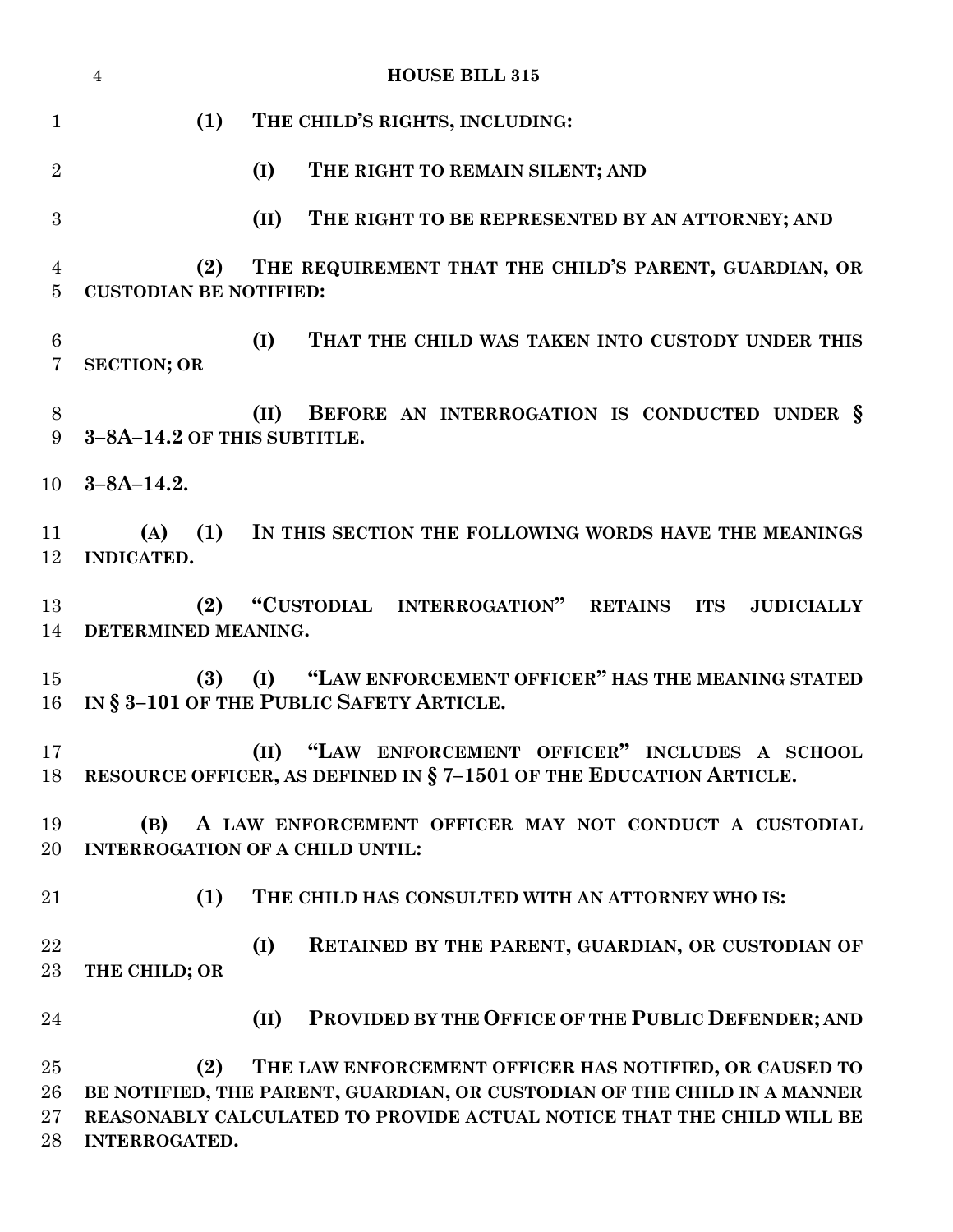# **HOUSE BILL 315** 5

| $\mathbf{1}$         | (C)                               | A CONSULTATION WITH AN ATTORNEY UNDER THIS SECTION:                                                                                                                                                                                                        |
|----------------------|-----------------------------------|------------------------------------------------------------------------------------------------------------------------------------------------------------------------------------------------------------------------------------------------------------|
| $\overline{2}$       |                                   | (1)<br><b>SHALL BE CONFIDENTIAL; AND</b>                                                                                                                                                                                                                   |
| 3                    |                                   | (2)<br><b>MAY BE:</b>                                                                                                                                                                                                                                      |
| $\overline{4}$       |                                   | IN PERSON; OR<br>(I)                                                                                                                                                                                                                                       |
| $\overline{5}$       |                                   | (II)<br>BY TELEPHONE OR VIDEO CONFERENCE.                                                                                                                                                                                                                  |
| 6<br>7<br>8<br>9     | (D)                               | TO THE EXTENT PRACTICABLE AND CONSISTENT WITH THE MARYLAND<br>RULES OF PROFESSIONAL CONDUCT, AN ATTORNEY PROVIDING CONSULTATION<br>UNDER THIS SECTION SHALL COMMUNICATE AND COORDINATE WITH THE PARENT,<br>GUARDIAN, OR CUSTODIAN OF THE CHILD IN CUSTODY. |
| 10<br>11             | (E)<br>THIS SECTION:              | THE REQUIREMENT OF CONSULTATION WITH AN ATTORNEY UNDER                                                                                                                                                                                                     |
| 12                   |                                   | (1)<br>MAY NOT BE WAIVED; AND                                                                                                                                                                                                                              |
| 13<br>14             |                                   | (2)<br>APPLIES REGARDLESS OF WHETHER THE CHILD IS PROCEEDED<br>AGAINST AS A CHILD UNDER THIS SUBTITLE OR IS CHARGED AS AN ADULT.                                                                                                                           |
| 15<br>16<br>17<br>18 | (F)<br><b>SECTION, INCLUDING:</b> | A LAW ENFORCEMENT AGENCY CONDUCTING AN INTERROGATION<br>UNDER THIS SECTION SHALL MAINTAIN A RECORD OF THE NOTIFICATION OR<br>ATTEMPTED NOTIFICATION OF A PARENT, GUARDIAN, OR CUSTODIAN UNDER THIS                                                         |
| 19<br>20<br>21       |                                   | (1)<br>STATEMENT BY A DULY AUTHORIZED<br>$\mathbf{A}$<br><b>SIGNED</b><br><b>LAW</b><br>ENFORCEMENT OFFICER EMPLOYED BY THE AGENCY THAT AN ATTEMPT TO NOTIFY<br>A PARENT, GUARDIAN, OR CUSTODIAN WAS MADE;                                                 |
| 22                   |                                   | (2)<br>THE NAME OF THE PERSON SOUGHT TO BE NOTIFIED; AND                                                                                                                                                                                                   |
| 23                   |                                   | (3)<br>THE METHOD OF ATTEMPTED NOTIFICATION.                                                                                                                                                                                                               |
| 24<br>25             | (G)                               | NOTWITHSTANDING THE REQUIREMENTS OF<br>SECTION,<br>THIS<br>STATEMENTS MADE BY A CHILD ARE ADMISSIBLE AS EVIDENCE IF:                                                                                                                                       |
| 26<br>$27\,$<br>28   |                                   | (1)<br>THE LAW ENFORCEMENT OFFICER WHO CONDUCTED<br><b>THE</b><br>CUSTODIAL INTERROGATION OF THE CHILD REASONABLY BELIEVED THAT THE<br>INFORMATION SOUGHT WAS NECESSARY TO PROTECT AN INDIVIDUAL FROM AN                                                   |